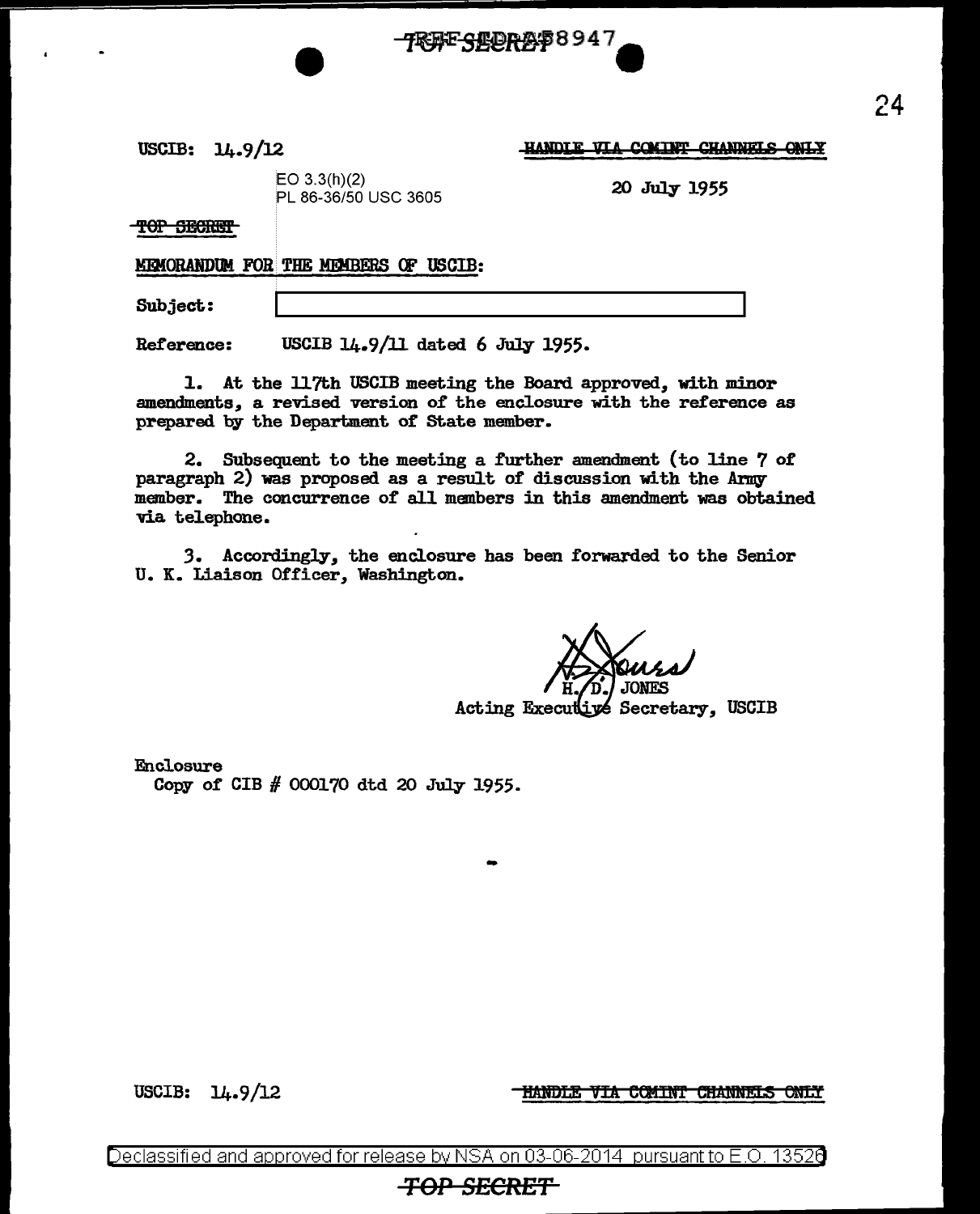## **HANDLE VIA COMINT CHANNELS ONLY**

CIB # 000170

20 July 1955

 $EO 3.3(h)(2)$ PL. 86-36/50 use 36os

MEMORANDUM FOR THE SENIOR U.K. LIAISON OFFICER, WASHINGTON:

Subject:

TOP SECRET

I would be grateful. if you would pass the following message from USCIB to your Board in response to the message contained in your MOP 4667 or 22 June 1955:

REF ID:A58947

**TOP SECRET** 

|                             | $\mathbf{u}$ . |  | USCIB has considered your views with respect to the reloca- |  |  |  |  |
|-----------------------------|----------------|--|-------------------------------------------------------------|--|--|--|--|
| $\frac{\text{tion of}}{\ }$ |                |  |                                                             |  |  |  |  |
|                             |                |  |                                                             |  |  |  |  |
|                             |                |  |                                                             |  |  |  |  |
|                             |                |  |                                                             |  |  |  |  |
|                             |                |  |                                                             |  |  |  |  |
|                             |                |  |                                                             |  |  |  |  |
|                             |                |  |                                                             |  |  |  |  |
|                             |                |  |                                                             |  |  |  |  |
|                             |                |  |                                                             |  |  |  |  |
|                             |                |  |                                                             |  |  |  |  |
|                             |                |  |                                                             |  |  |  |  |
|                             |                |  |                                                             |  |  |  |  |
|                             |                |  |                                                             |  |  |  |  |
|                             |                |  |                                                             |  |  |  |  |
|                             |                |  |                                                             |  |  |  |  |
|                             |                |  |                                                             |  |  |  |  |
|                             |                |  |                                                             |  |  |  |  |
|                             |                |  |                                                             |  |  |  |  |
|                             |                |  |                                                             |  |  |  |  |
|                             |                |  |                                                             |  |  |  |  |
|                             |                |  |                                                             |  |  |  |  |
|                             |                |  |                                                             |  |  |  |  |
|                             |                |  |                                                             |  |  |  |  |
|                             |                |  |                                                             |  |  |  |  |
|                             |                |  |                                                             |  |  |  |  |
|                             |                |  |                                                             |  |  |  |  |
|                             |                |  |                                                             |  |  |  |  |

Enclosure with USCIB 14.9/12 dtd 20 July 1955.

HANDLE VIA COMINT CHANNELS ONLY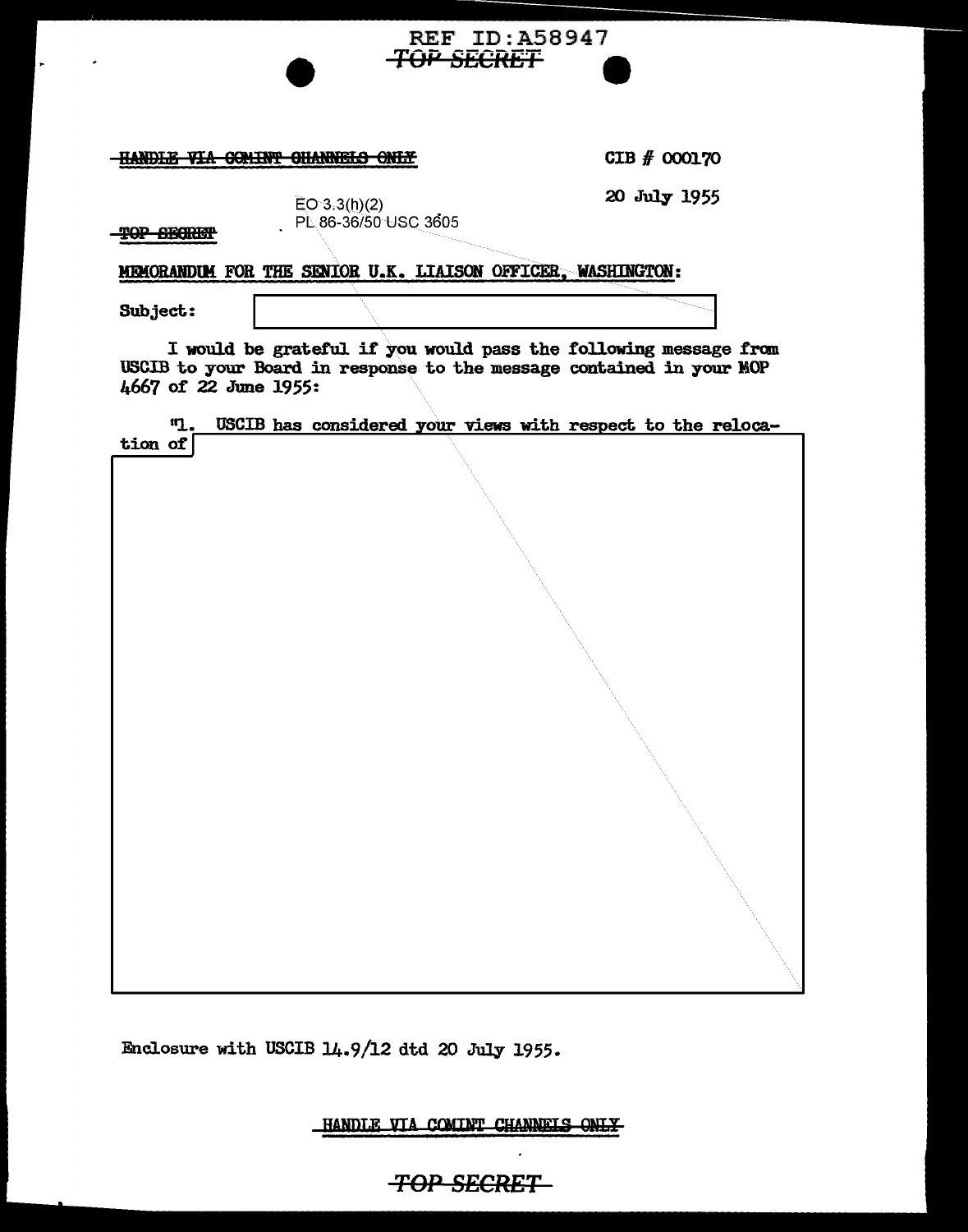

...

(Signed) H. D. JONES Acting Executive Secretary, USCIB

 $\hat{\mathbf{r}}$ 

HANDLE VIA COMINT CHANNELS ONLY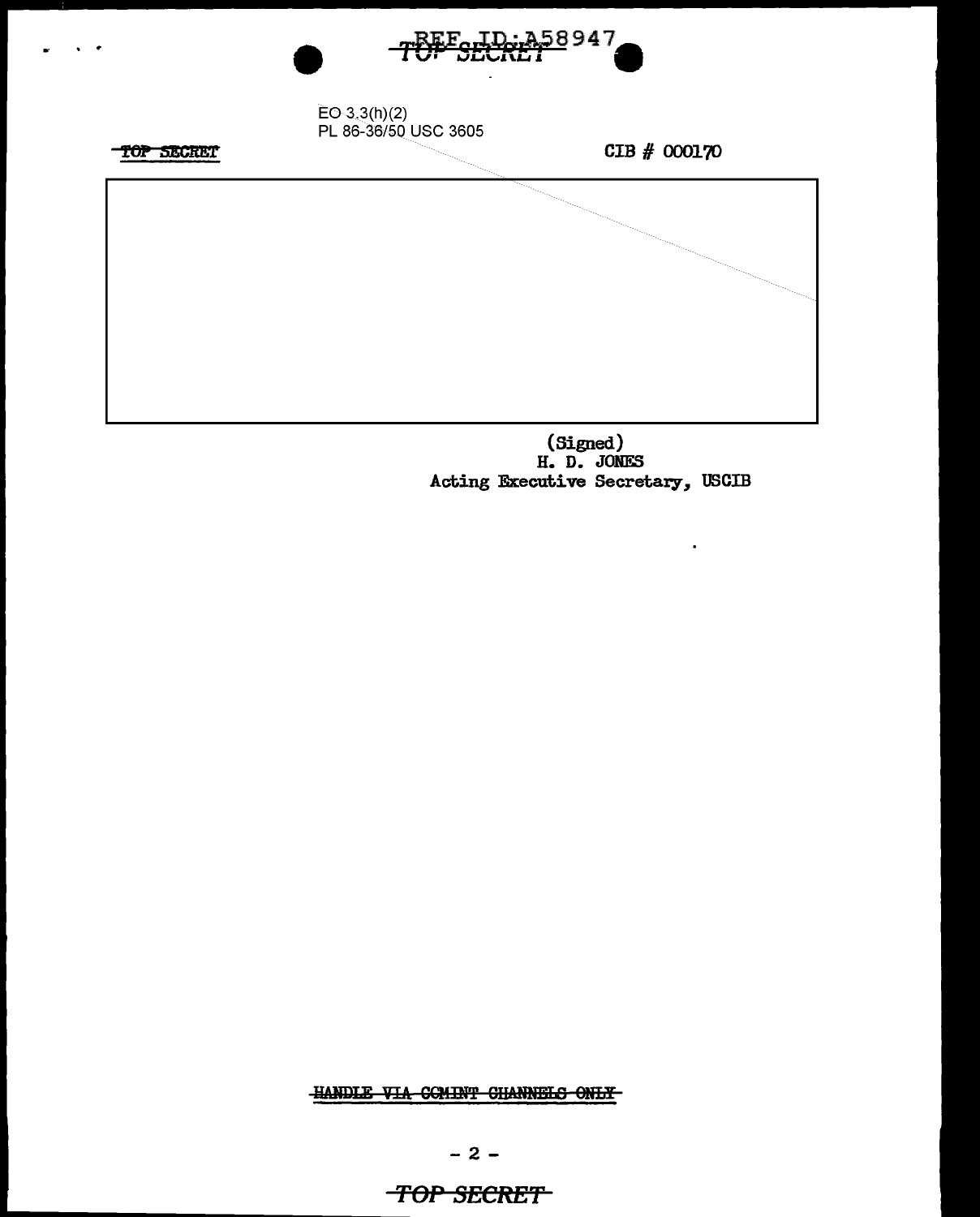# **TOP BEERET: A589**

### USCIB:  $14.9/11$   $\frac{HANDE}{HANDE}$  VIA COMINT CHANNELS ONLY

6 July 1955

 $EO.3.3(h)(2)$ **TOP SEGRET SUITE AND RESOLUTE A PLACE OF A SECOND PLACE 3605 ONC 3605** 

MEMORANDUM FOR THE MEMBERS OF USCIB:

Subject:

Reference: USCIB 14.9/10 dated 24 June 1955.

1. Pursuant to paragraph 4 or the reference, the enclosed comments and draft reply to LSIB have been prepared by the OSD member in coordination with Department of State, NSA and Air Force representatives.

2. These proposals are scheduled for consideration in connection with Item 3 of the agenda for the 117th meeting of USCIB.

Acting Executive Secretary, USCIB

Enclosure a/s

..

USCIB: 14.9/11

HANDLE VIA COMINT CHANNELS ONLY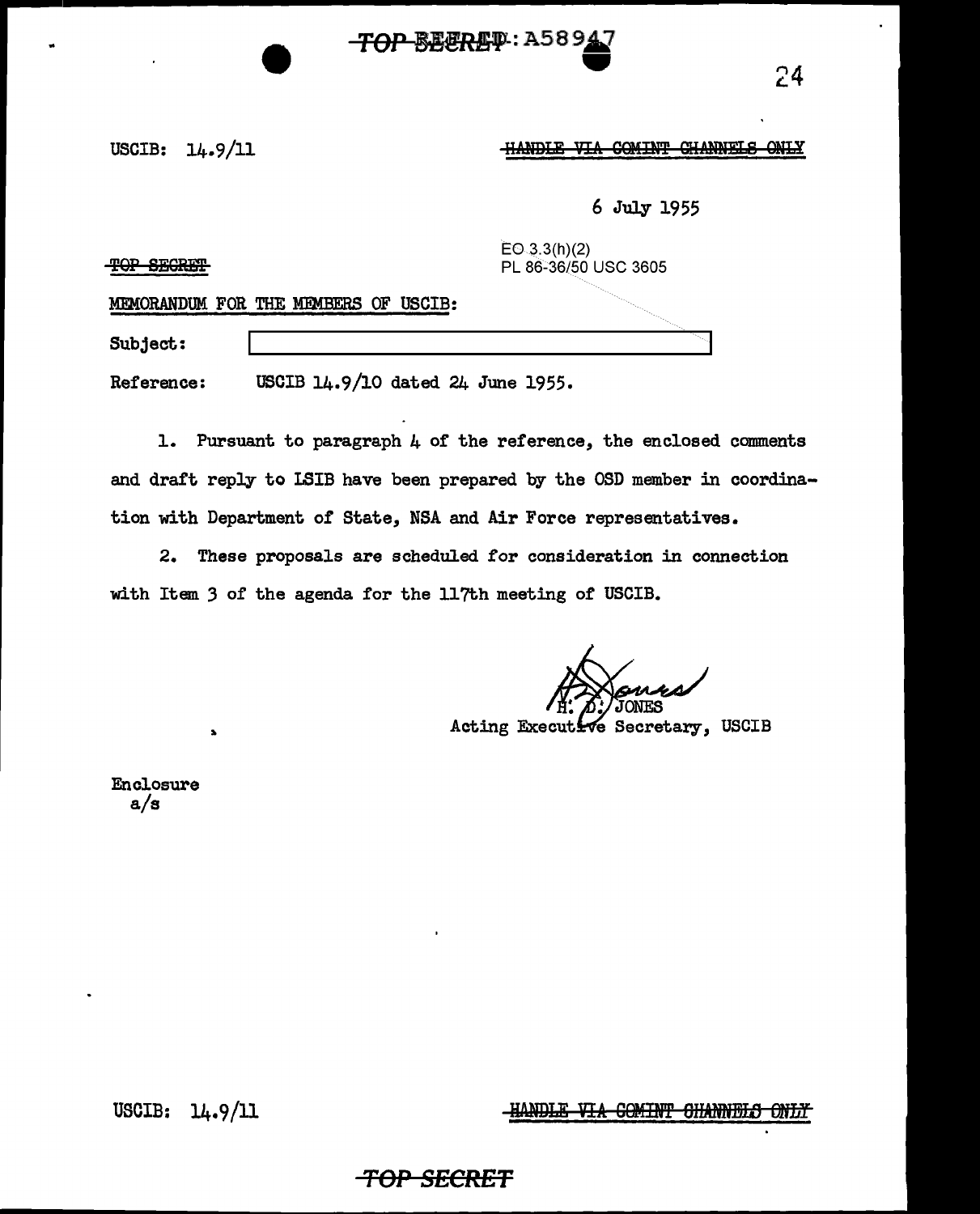# *TOP BEEREF***: A58947**<br>•

6 J1111' 19SS

 $EQ - 3.3(h)(2)$ PL.86-36/50 USC 3605

MEMORANDUM FOR THE EXECUTIVE SECRETARY, USCIB

 $SUBJECT:$ 

REFERENCE: USCIB: 14.9/10 dated 24 June 1955.

 $\mathbf{I}$ 

Pursuant to the request made in paragraph  $\mu$  of the reference, the Department of Defense member has prepared, in coordination with representatives of the Departments of State, *Army*, and Air Force, and the National Security Agency, the attached draft reply to ISIB's request for USCIB views on the It is

submitted for USCIB consideration.

In connection with paragraph *3* of the attached draft message,, it should be noted that there is an

'ດ. **B. ERSKIN** 

General, USMC (Ret) Defense Member, USCIB

1 Incl

HANDLE VIA COMINT CHANNELS ONLY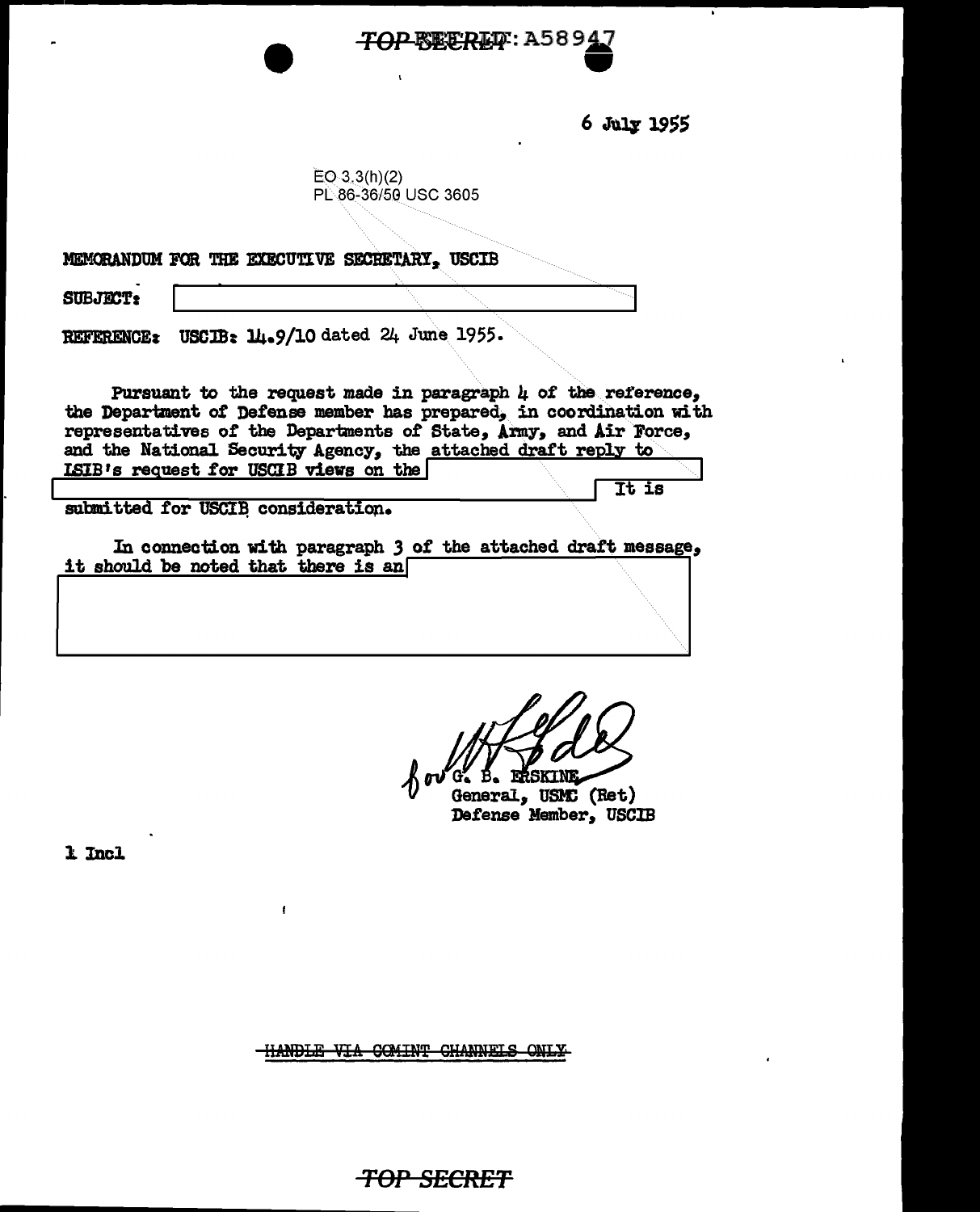

**DRAFT** 

EO 3.3(h)(2) PL 86-36/50 USC 3605

MEMORANDUM FOR SUKLO

I would be grateful if you would pass the following message from USCJB to your Board in response to the message contained in your MOP 4667 of 22 JUne 19551

*)* 

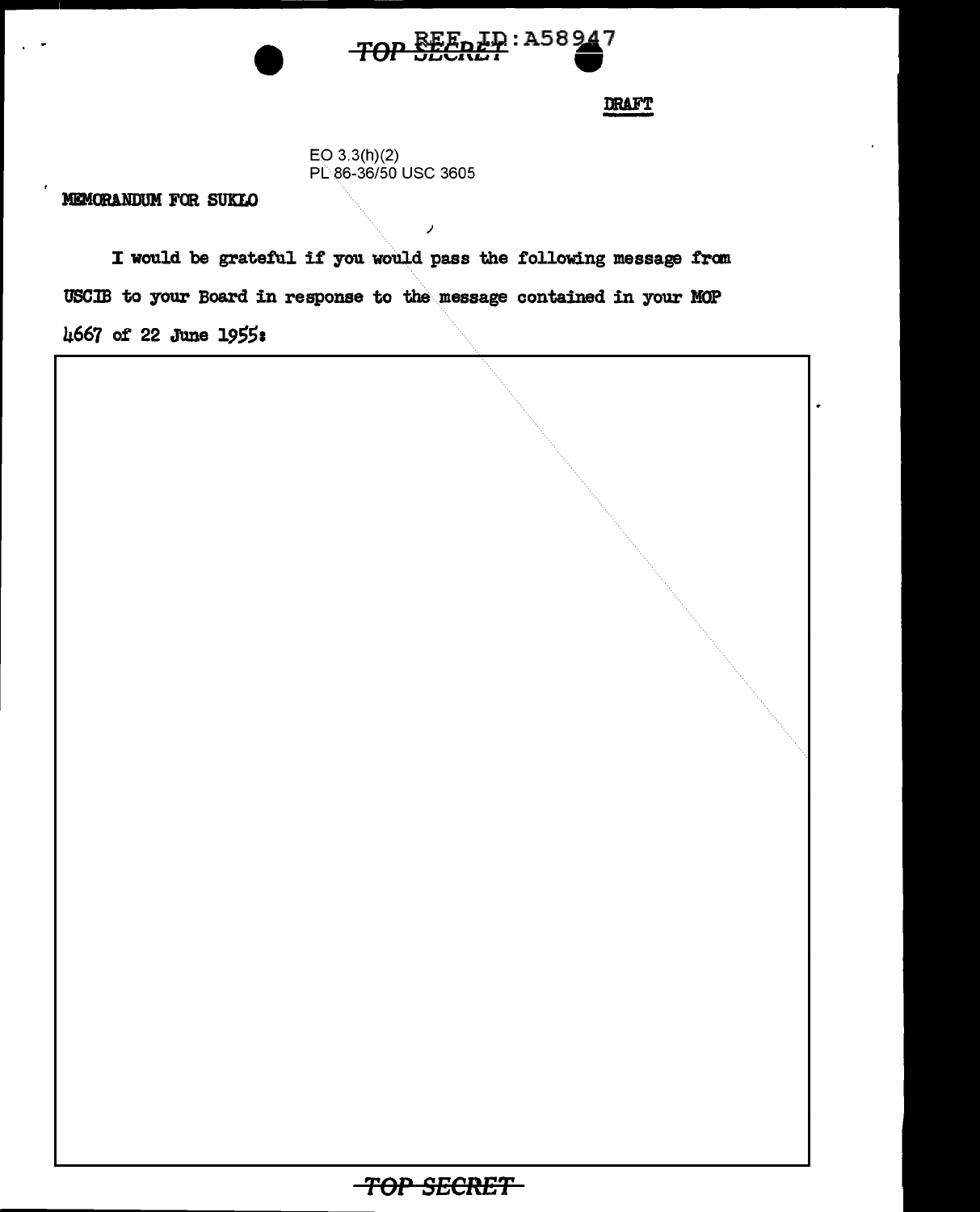

EO 3.3(h)(2)<br>PL 86-36/50 USC 3605

Ą,

 $\ddot{\cdot}$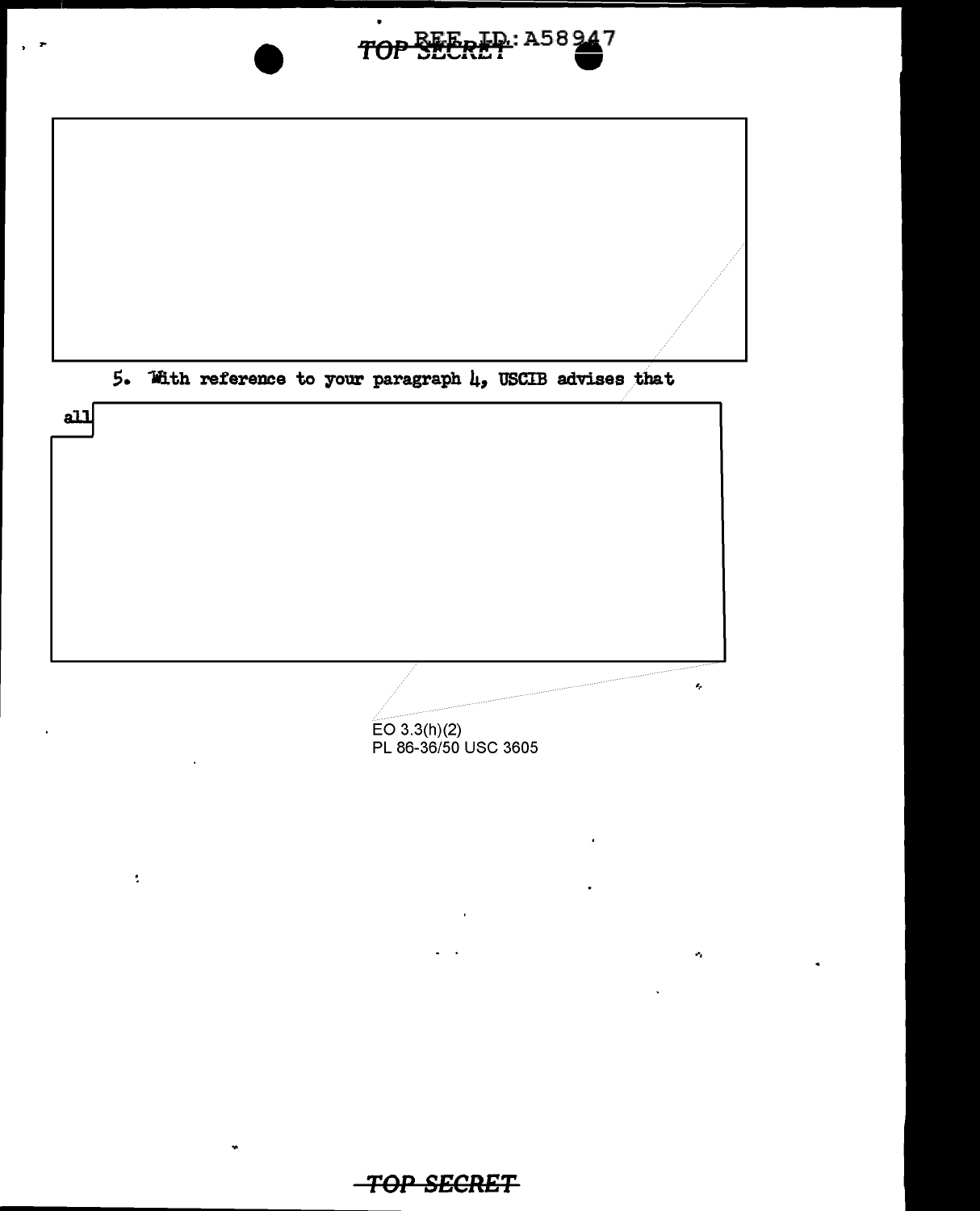

USCIB:  $14.9/10$ 

**HANDLE VIA COMINT CHANNELS ONLY** 

 $EO 3.3(h)(2)$ PL 86-36/50 USC 3605 APPENDED DOCUMENT CONTAINS **CODEWORD MATERIAL** 

 $24$ 

**TOP SECRET** 

24 June 1955

MEMORANDUM FOR THE MEMBERS OF USCIB:

3. Reduced to essentials, it is believed that a reply to the enclosure should include USCIB views on:

4. To assist the Board in its consideration of this matter the Department of Defense member has been requested to prepare, in coordination with representatives of primarily interested member agencies, including the Department of State, NSA, and U.S. Air Force, recommendations and/or comments for consideration by USCIB.

**JONES** 

Acting Executive Secretary, USCIB

APPENDED DOCUMENT CONTAINS CODEWORD MATERIAL

HANDLE VIA COMINT CHANNELS ONLY

USCIB:  $14.9/10$ 

<del>TOP SECRET</del>